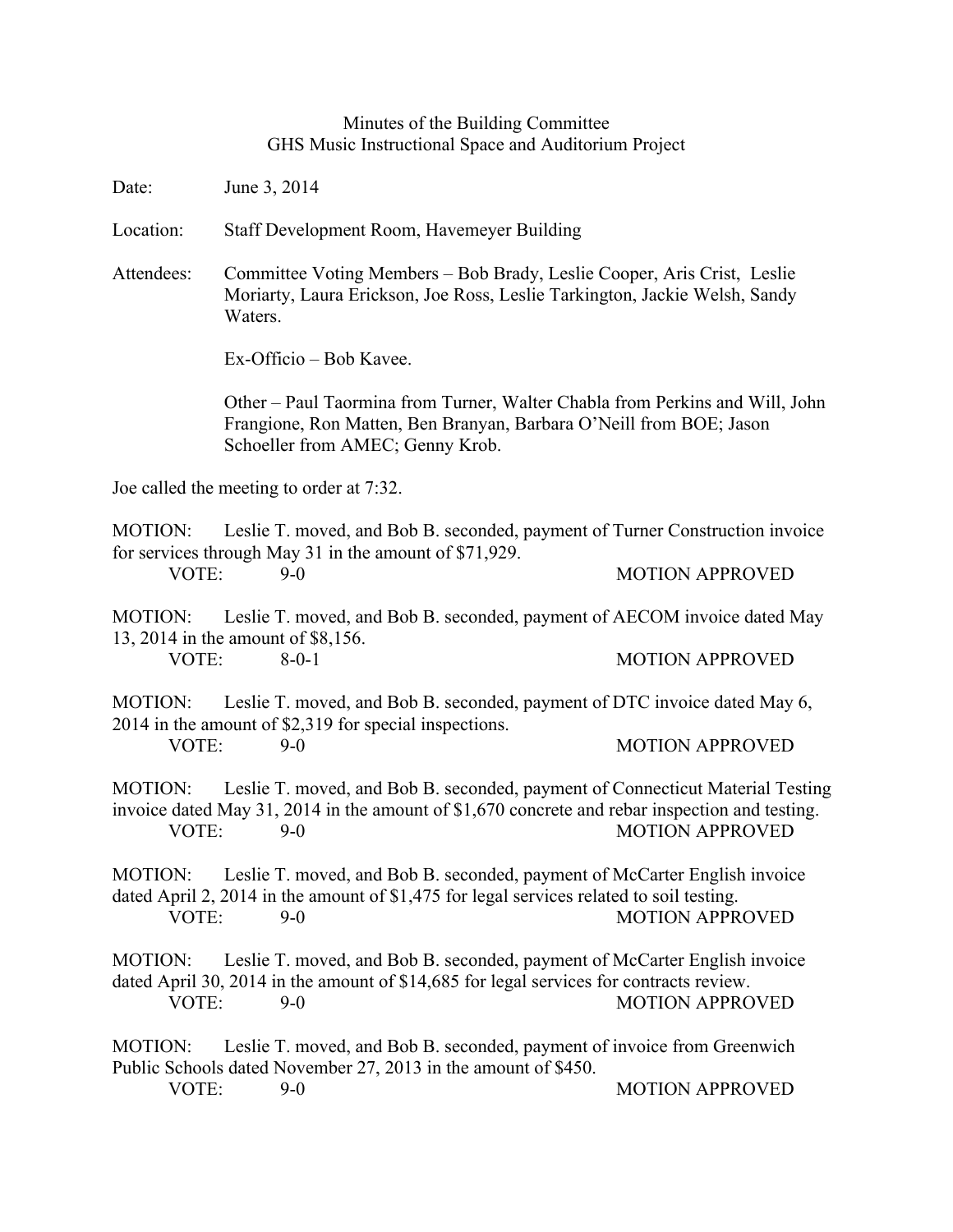MOTION: Leslie T. moved, and Bob B. seconded, payment of Perkins and Will invoice dated May 30, 2014 in the amount of \$13,000. VOTE: 9-0 MOTION APPROVED

Joe suggested that, although the bottom line dollars are what the Building Committee approved, the final invoice from Cherry Hill be deferred until next month until discrepancies have been corrected.

MOTION: Leslie T. moved, and Bob B. seconded, monthly payment allocation to AMEC in the amount of \$455,279 for basic contract and change order work.

VOTE: 8-0-1 8-0-1 MOTION APPROVED

MOTION: Leslie T. moved, and Bob B. seconded, monthly payment allocation to Villa Construction in the amount of \$283,658.

VOTE: 9-0 9-0 MOTION APPROVED

MOTION: Leslie T. moved, and Bob B. seconded, monthly payment allocation to United Steel in the amount of \$132,924.

VOTE: 9-0 9-0 MOTION APPROVED

MOTION: Leslie T. moved, and Bob B. seconded, monthly payment allocation to Millwork One in the amount of \$2,283.

VOTE: 9-0 9-0 MOTION APPROVED

MOTION: Leslie T. moved, and Bob B. seconded, monthly payment allocation to Kelley Brothers in the amount of \$3,800.

VOTE: 9-0 9-0 MOTION APPROVED

MOTION: Leslie T. moved, and Bob B. seconded, monthly payment allocation to Northeast Fire Protection in the amount of \$10,555 for underground piping.

VOTE: 9-0 9-0 MOTION APPROVED

MOTION: Leslie T. moved, and Bob B. seconded, monthly payment allocation to Ferguson Plumbing in the amount of \$40,651 for basic contract work. Payment for change order work is deferred until the contractor signs the paperwork and returns it to the Town of Greenwich. VOTE: 9-0 9-0 MOTION APPROVED

MOTION: Leslie T. moved, and Bob B. seconded, monthly payment allocation to Ferguson HVAC in the amount of \$12,197.

VOTE: 9-0 9-0 MOTION APPROVED